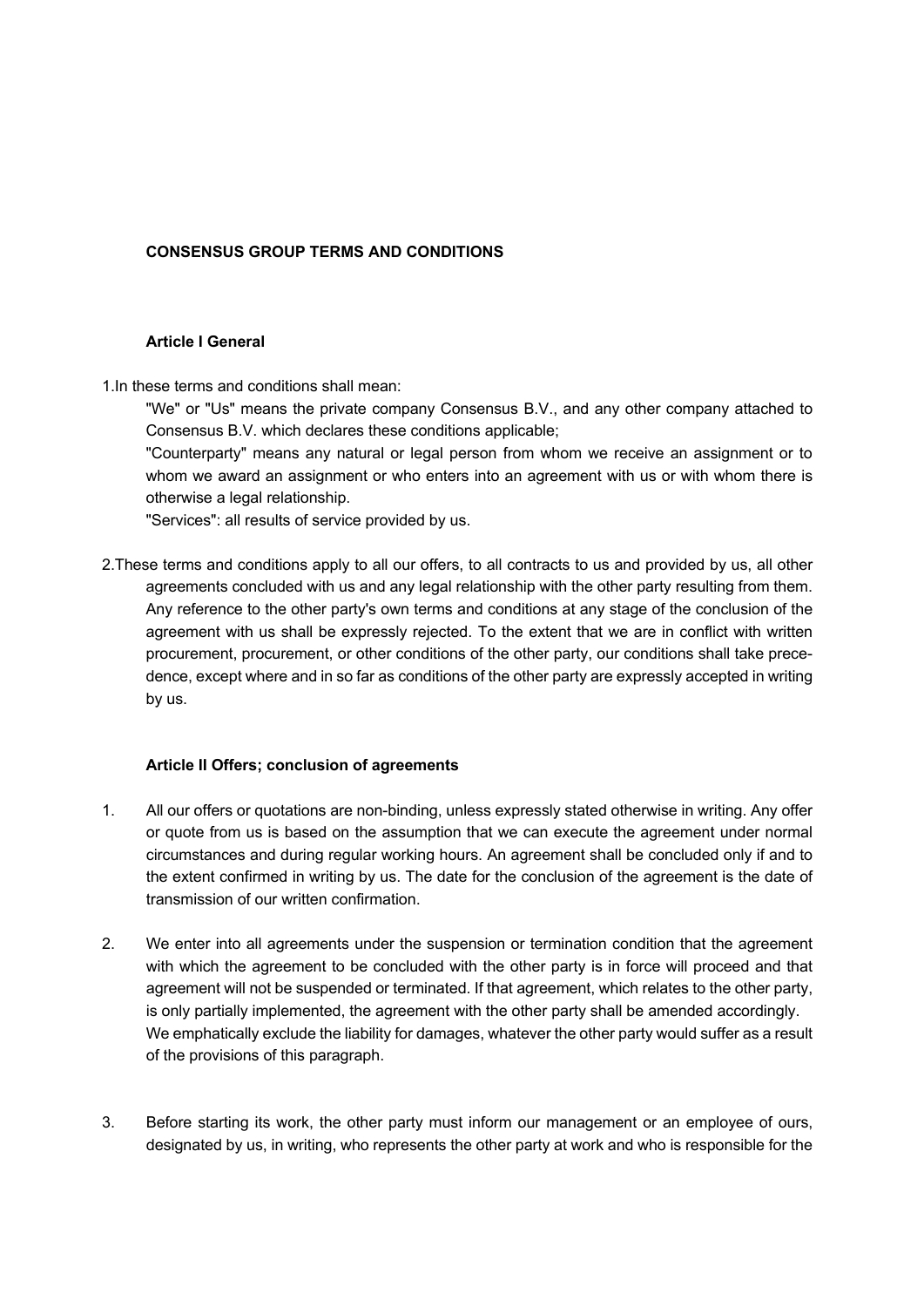implementation on the spot. If the other party starts work, interrupts or terminates the work, it must inform us in the same way as in the previous sentence.

- 4.If, at the request of the other party, we perform any service before an agreement is reached, we are entitled to require payment in accordance with the rates applicable to us, unless expressly agreed otherwise in writing.
- 5.In the event of written confirmation on his own, we are not required to exceed what has been accepted in writing by us. The other party is deemed to be bound by the agreement as long as it has not been terminated by us.
- 6.Additional and different provisions in the agreement in relation to our offer or quote shall be binding on us at all times, if and to the extent that these provisions have been expressly accepted in writing by us.
- 7.All the tasks we have provided have been done with care, but we cannot guarantee that there will be no deviations.

### **Article III Implementation of the Agreement**

- 1.The other party shall be required to carry out the work it has been instructed to carry out in the same way as competent and competent work. The other party shall ensure that, if it uses materials, tools and machinery, they are suitable for their use and are in accordance with the agreement, legal requirements and instructions (including the obligation to periodic inspections) on the part of public authorities, services and utilities. With regard to the use of these materials, tools and machines, we are entitled to give directions, which other party should follow up.
- 2. If, by the nature of the agreement or by regulations by public authorities, services or utilities, such agreement gives rise to activities by the other party, which are not expressly included in the agreement, the other party shall be obliged to carry out such work to the best of its ability, without the other party being entitled to offset the costs involved. The other party will inform us immediately. Only if we confirm this in writing in advance we are required to pay for that work.
- 3. We are entitled at all times to inspect work that the other party is required to carry out and to enter the premises for that purpose. If that work is rejected by us, the other party must restore it at our first request and do so within the time limit to be set by us, without the other party being entitled to charge us.
- 4. The work we have commissioned will only be completed if we confirm it in writing to the other party. Any maintenance and warranty periods will begin first if we confirm in writing that the entire work has been completed.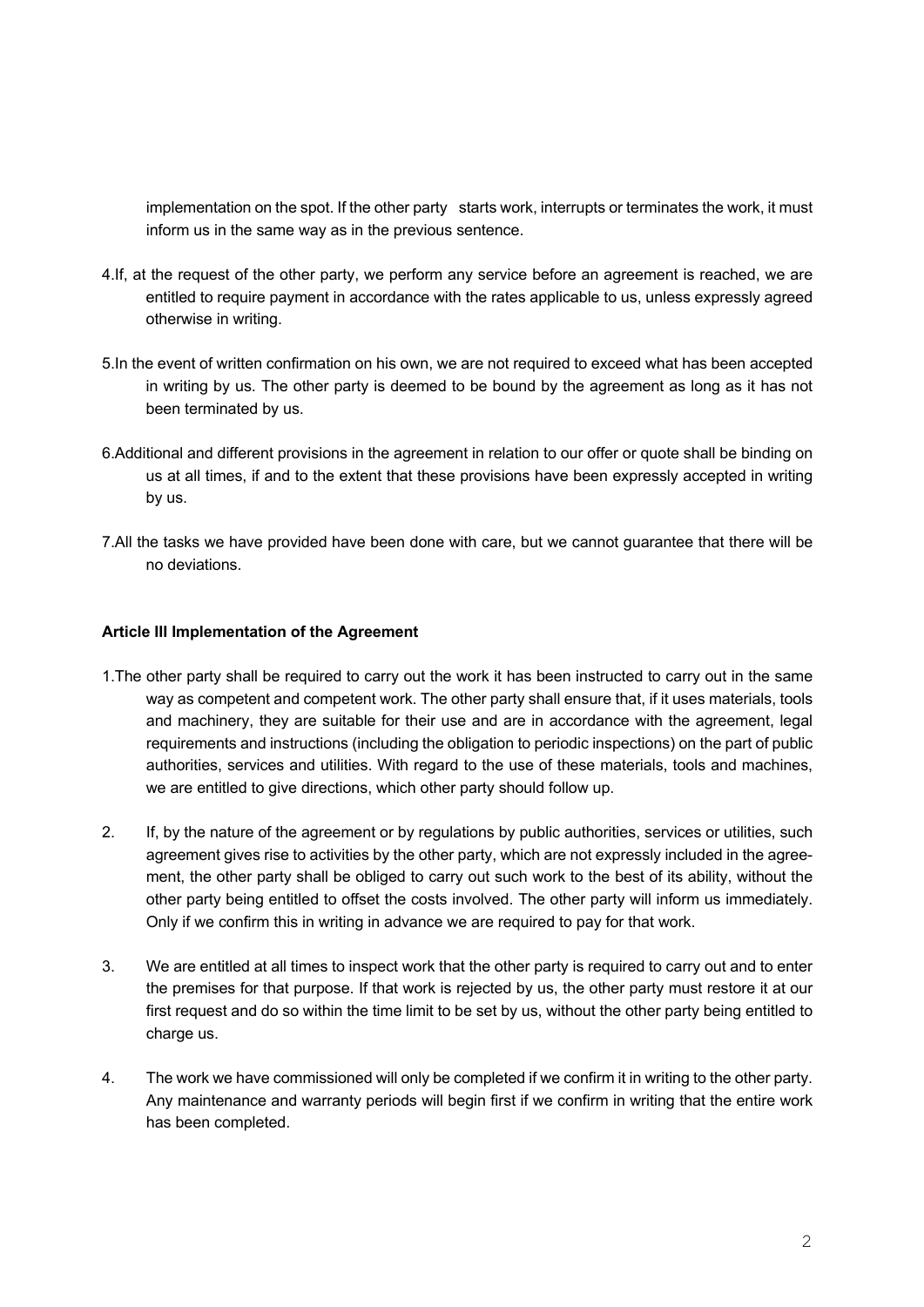5. The other party is only entitled to make use of facilities available at work if we give written consent. Use is then carried out entirely at the other party's own risk.

# **Article IV Prices**

- 1. Unless expressly agreed otherwise in writing, our prices do not apply to any duties or taxes or other levies to be levied by the government.
- 2. If we agree with the other party a price to be paid, it shall be final; the other party is not entitled to pass on changes in prices, wages, social charges, raw materials, as well as any other cost-increasing circumstances.

### **Article V Documents, tools and opinions**

- 1.Cost budgets, plans, catalogues, images, drawings or other documents associated with offers or supplies, drawn up, manufactured or made available by us shall remain our property at all times and must be returned to us at first request.
- 2.Subject to written consent obtained in advance, the other party shall state that the documents, devices and information provided by us described in the previous paragraph shall not be copied or copied, or communicated to third parties, whether for re-consumption or not. The other party will observe absolute confidentiality with regard to this agreement, as well as with regard to any information and know-how that the other party is aware of, on pain of forfeiting an immediate without any default and judicial intervention and to our 2,500.00 fine ad€ 2,500.00 per infringement, without prejudice to our right to claim damages in this respect.
- 3.In accordance with the provisions of Article II paragraph 5, all the opinions, calculations, communications and statements of capacities, results and/or foreseeable performance shall bind us only if and to the extent that such information is included in our written contract confirmation or are part of the written agreement concluded separately between us and the other party.

# **Article VI Delivery time**

1.De time, within which any work assigned to us must be completed, begins to run on the day mentioned in our written contract acceptance. If certain data, drawings, etc. are required for the execution or certain formalities are required, the delivery time will first start at a later date, at the latest when all the data, drawings, etc. are in our possession, or the required formalities are completed. If we require an initial payment at the time of the contract, the delivery time will first start at a later date than written contract acceptance or receipt of the above-mentioned documents and that, at the time we received this payment.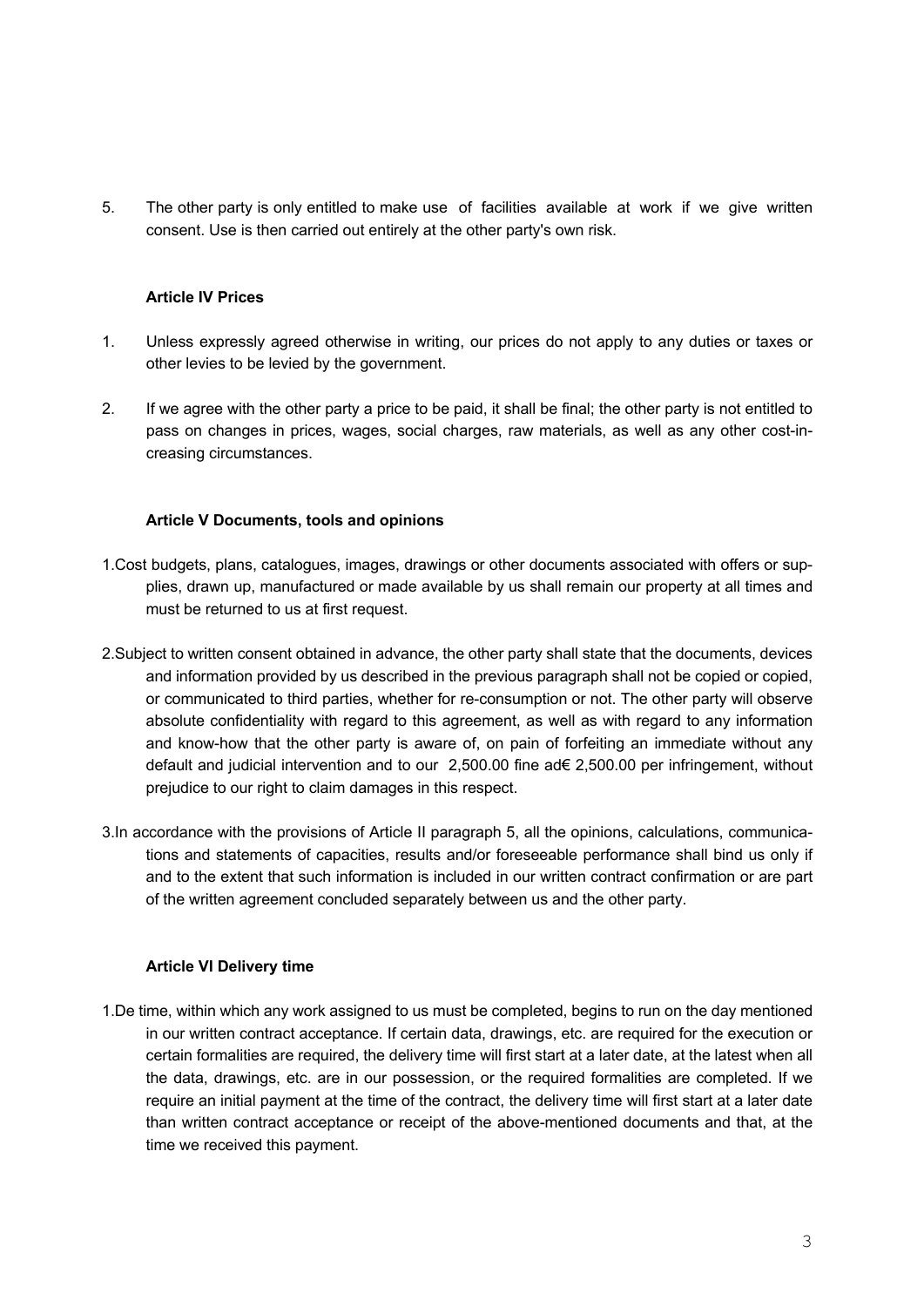2.If an order is given to us, the by us given terms are not fatal and always non-committal. Only the expiry of this will not result in any omission. We will make full effort to respect the given terms as exact as possible. Except in the case of intent or gross culpability, exceeding a period of time does not entitle the other party to claim damages, to refuse our services or to terminate all or part of the contract.

### **Article VII Force majeure**

- 1.Force majeure of ours means any of the will of our independent circumstance, thereby preventing the fulfilment of our obligations to the other party in whole or in part, or by which the fulfilment of our obligations cannot reasonably be required of us, whether that circumstance was foreseeable at the time of the conclusion of the agreement. We will inform the other party of a state of force majeure as soon as possible.
- 2.In all cases of force majeure, such as but not limited to (civilian) war (danger), riot, hostage-taking, molest, fire, water damage and flooding, strike, occupation, exclusion, lack of labour or raw materials, machinery failures or installations, failures in the supply of energy, everything both in our company and with third parties, from whom we have to involve all or part of the necessary materials, raw materials and/or employees, as well as in storage or during transport, whether in-house or not, outbreak of health-threatening viruses and furthermore, by all other causes, caused by no fault or obligation, us from any obligation to fulfil our obligations, including delivery time, as long as the prevention in question persists. Claims for partial or total non-compliance are also excluded in the above-mentioned cases.
- 3.If the state of force majeure has lasted six months, we have the right to terminate all or part of the agreement in writing. In such a case, the other party is not entitled to any compensation.

#### **Article VIII Credit limitation allowance**

The invoice amount may be increased by us with a separate credit limitation surcharge listed in the invoice. If payment is made within 30 days of the invoice date, the said surcharge does not have to be paid.

### **Article IX Payment**

1. Unless otherwise agreed in writing, payment of the agreed price in respect of work to be carried out by us or carried out is due in cash or by deposit to a bank account number to be appointed by us within fourteen days of invoice date. All payments will be made without any deduction or settlement. If the other party considers that it can still assert any claims in any form in respect of the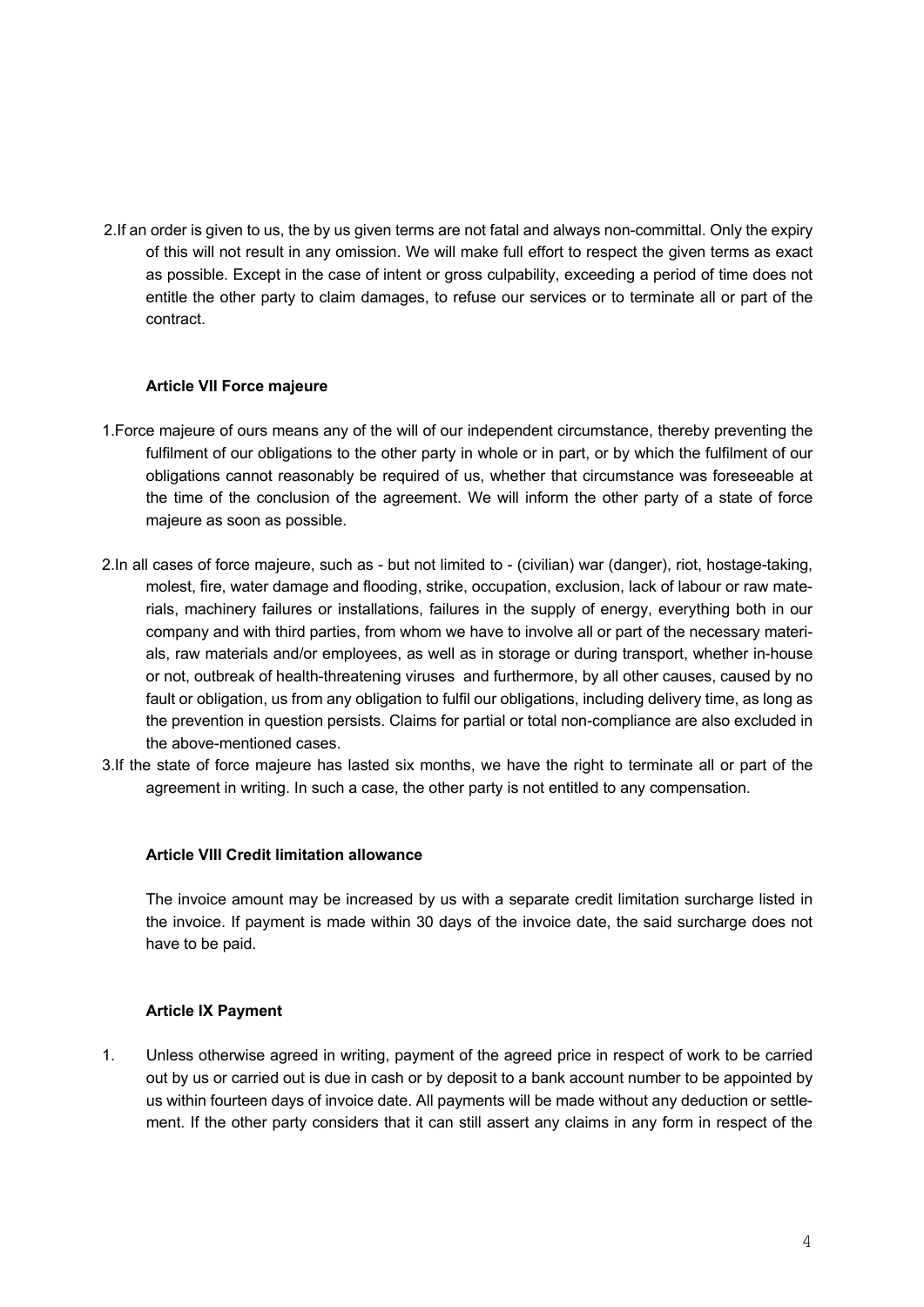delivery or execution of the contract, this shall not relieve him of the obligation to pay in the agreed manner and shall not be entitled to suspend his obligation to pay.

- 2. If we have to make any payment to the other party, we are entitled to offset the claim of the other party with our claim, even if our claim is not yet due, must be paid by the other party under a time or is subject to the entry of a condition.
- 3.Where payment has been agreed in instalments, it shall be made as follows, subject to expressly stated written agreements between the parties:
	- 1/3 (one third) at the time of the contract;
	- 1/3 (one third) when work is commenced;
	- 1/3 (one third) within one month of the work being completed.
- 4.We are entitled, if at any time there is reasonable doubt with us as to the creditworthiness of the other party, before (continuing) to perform, to require that all or part of the prepayment of the other party due or that the other party provides sound security, such as by means of a bank guarantee.
- 5.Where we have agreed with the other party that payment will be made through a banking institution or where security is secured by documentary credit or bank guarantees, the other party shall ensure that this will always be done through a first-class bank.

If we can reasonably doubt the qualification mentioned, we are entitled to to reject the proposed bank and appoint another bank.

- 6.Due to the mere expiry of any payment period, the other party is by law in default, without any further default being necessary. In that case, all of our claims against the other party as a whole will be immediately claimed, without prejudice to the other rights that have been in common.
- 7.The other party is payable from that day interest equal to the statutory interest applicable in the Netherlands, plus a premium of 2% shall be payable on all amounts payable to us, which are not paid by the last day of the payment period. Each year at the end of a year, the amount on which the interest is calculated shall be increased by the interest due for that year. If, even after the expiry of a written further payment period, the amount due and interest has not been paid, the other party is obliged to reimburse us for all out-of-court and judicial costs, which are at least 15% of the outstanding amount due and will be at least  $\epsilon$  2,500.00 excluding sales tax at all times.
- 8.We are entitled to keep matters of the other party, which have been made available to us in connection with the order given to us, and to suspend its issuing until the other party has fulfilled its obligation to pay to us.

### **Article X Dissolution**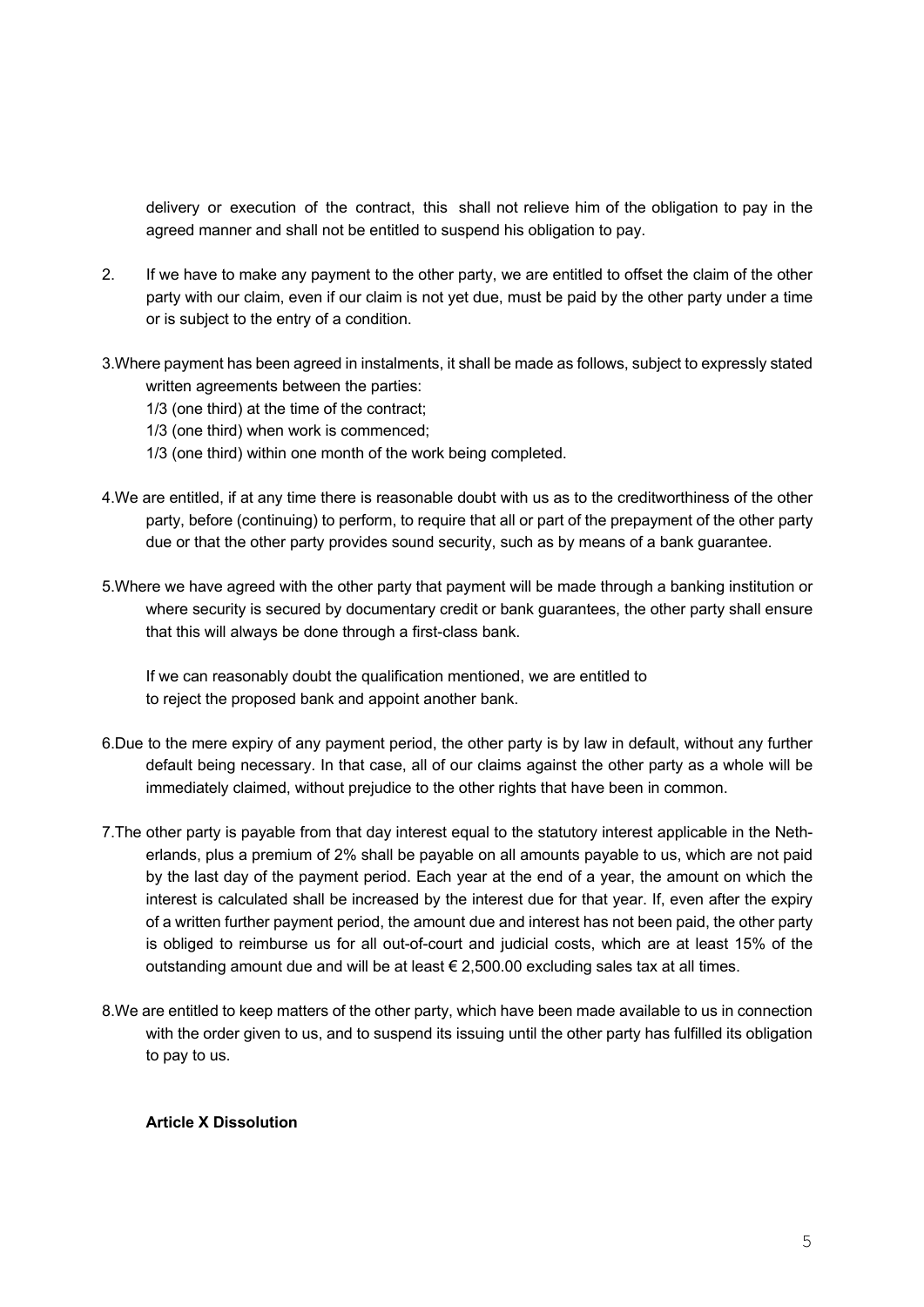- 1.If the other party does not comply with any obligation, in good time or not properly, which may result from the agreement concluded with us, he shall be in default and we shall be entitled to do so without default or judicial intervention:
	- -suspend the implementation of the agreement and the related agreements directly, until payment has been sufficiently secured,

and/or

-to terminate all or part of the agreements and the directly related agreements,

without prejudice to the other rights that have been in place and without any compensation.

- 2.In the event of bankruptcy, suspension of payment, shutting down or winding up of the other party's business, or making an application under the Natural Persons Debt Restructuring Act, all agreements with the other party shall be terminated by law, unless we notify the other party within a reasonable period of time of compliance with (part of) the relevant agreement(s), in which case we are entitled without default:
	- -suspend the implementation of the agreements in question until payment has been sufficiently secured, and/or

-to suspend all any commitments to the other party under any other party, without prejudice to the other rights to be in place and without any compensation.

- 3. In the event of an event as referred to in paragraphs 1 or 2 of this Article, all claims made by our counterpart shall be immediately and fully effective and we shall be entitled to cease operations with immediate effect.
- 4. The other party is also required to return to us immediately if it is disbanded as if all drawings and technical data, as well as all the goods belonging to us, are returned to us immediately.
- 5. We are entitled at all times to suspend all or part of the work we have commissioned, without in that case being liable for damages from the other party, whatever.

# **Article XI Cancel**

- 1.If the other party wishes to cancel an order issued to us and only if we have agreed in writing, the other party shall be obliged to compensate us , inter a half for loss of profit, against payment of 15% of the agreed price; without prejudice to our continued rights.
- 2.The other party is obliged to protect us at all times from claims made by third parties as a result of the cancellation of the contract.

# **Article XII Liability**